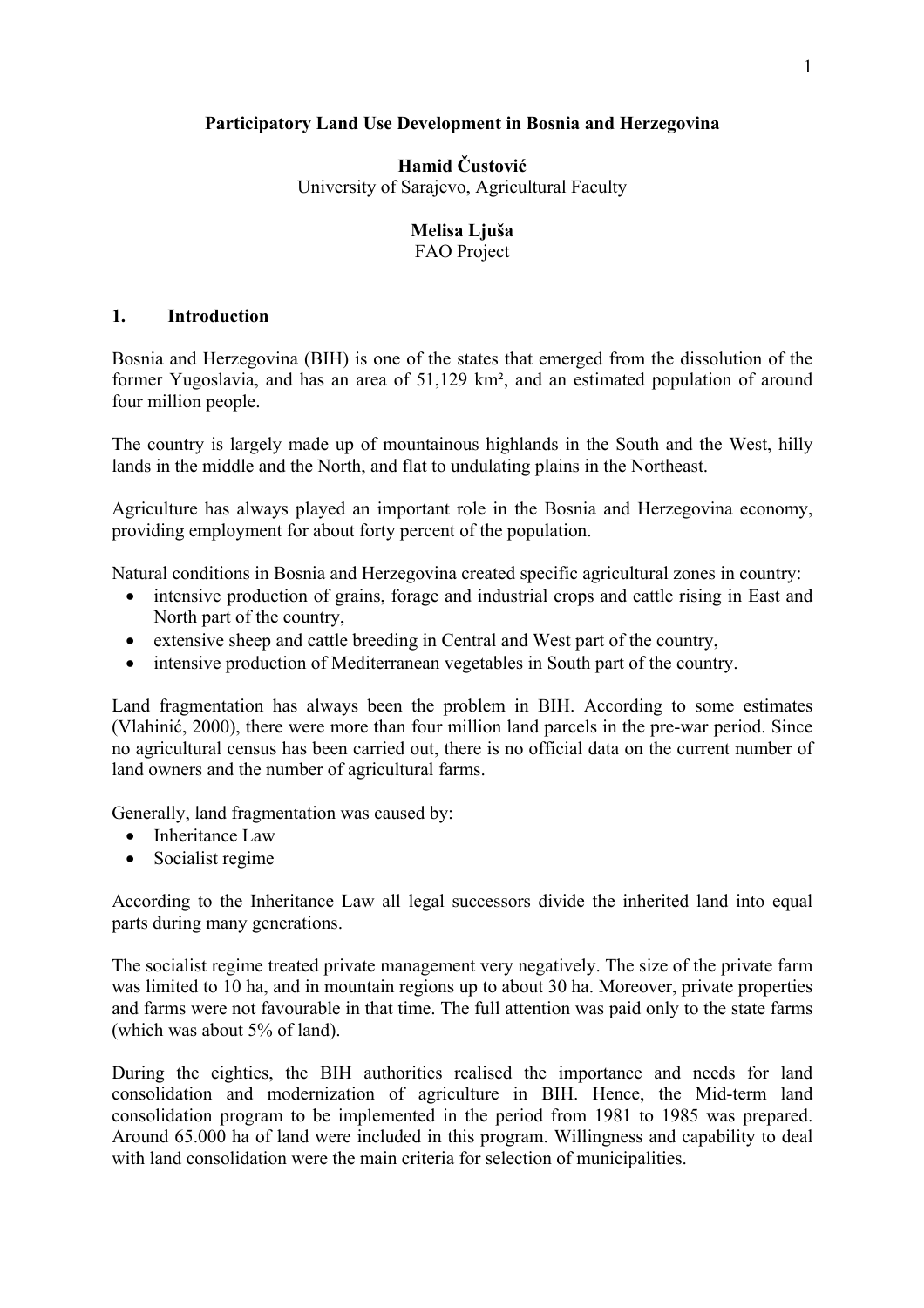| <b>Municipality</b> | <b>Consolidation in ha</b> |
|---------------------|----------------------------|
| - Bijeljina         | 33.081                     |
| - Brčko             | 15.514                     |
| - Orašje            | 4.360                      |
| - Odžak             | 3.054                      |
| - Livno             | 3.038                      |
| - Bosanska Gradiška | 1.500                      |
| - Grude             | 4.360                      |
| <b>Total</b>        | 64.907                     |

Before the beginning of the war in BIH, that is before 1992, consolidation has been carried out in the following municipalities (Resulović et al, 1994):

The different results were achieved in each municipality. Only the first phase of the process was completed in Grude and Bosansko Grahovo municipalities, while in some other municipalities administrative work and making of the new cadastral maps were not completed. More successful results were achieved in Odžak, Orašje, Brčko and Bosanski Šamac municipalities, so at the end of the process, a plan for the extension of this activity was prepared.

### *Problems occurred during land consolidation process*

- No synchronized work between different stakeholders involved in the process
- No ensured legal acts and financial resources by the state at the time
- No subsidies for the development of agriculture
- Slow work of the Cadastral and Geodetic Department in municipalities
- Lack of detailed soil and geodetic maps
- Lack of financial support for preparation of the projects related to the drainage and irrigation systems as well as road network
- Lack of a proper Inheritance Law that should stop further land fragmentation
- Lack of training on land consolidation for stakeholders
- Lack of trust in the authorities in charge for such program
- Lack of interest in following up land use after land was consolidated

The war has destroyed effects achieved by these measures, and at the present BIH are facing many problems related to the land.

### **2. Present situation**

The war that lasted from April 1992 to November 1995 deeply affected life and particularly the socio-economic structure of Bosnia and Herzegovina. According to the Dayton Peace Accord, BIH consists of two Entities, the Federation of BIH and Republika Srpska (RS).

The war had a major impact on present land use and land cover, which are reflected in the area of abandoned land and deforestation. In the year 2001 in FBIH 50% of arable land was uncultivated, and 30% in RS, with a trend of future decrease in share of cultivated land. Some 250.000 hectares in BIH are infested with landmines and, if the demining proceeds at its current pace, the estimate is that these areas would be demined in 40 years.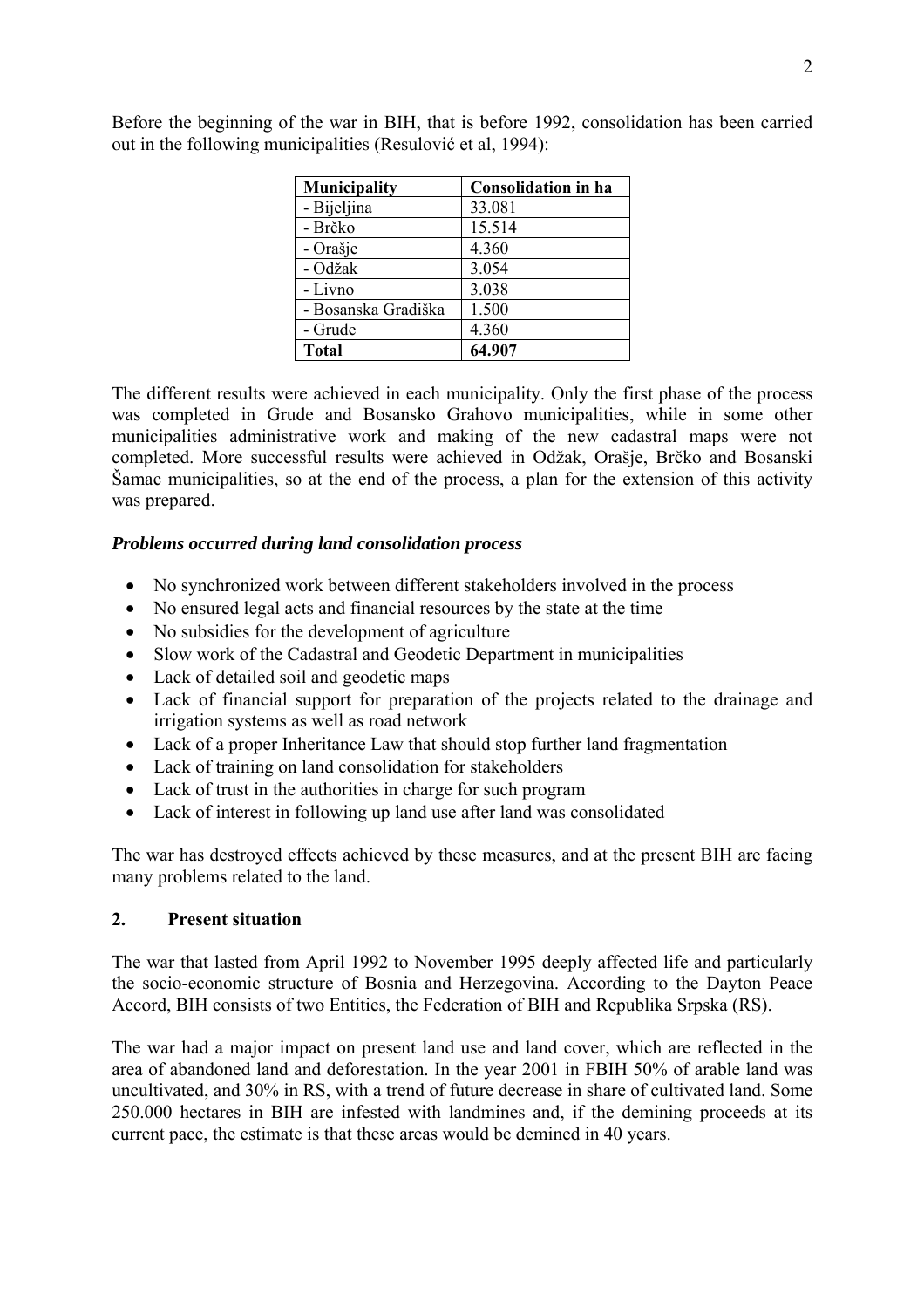Significant deforestation occurred mainly during and after the war. Large areas of forest were cut and wood used as firewood as well as a source of funding for the war.

BIH is still characterized by presence of a large number of small farms. The large majority of farm holdings are very small (2-3 ha) and their land dispersed into 6-8 plots on average. The farms with 1 ha of land make 34,5% of total territory and farms with up to 2 ha of land make 54,0% of BIH territory.

Former state farms are mostly not working any more or in a difficult, often not finalized privatization process. Some 100.000 hectares of high quality plough lands are state-owned.



An inadequate and uncoordinated data, especially cadastral and land ownership data is one of the main problem in BIH. These data are not updated and do not reflect the actual situation. There are no official data on the number of landowners or the number of agricultural households. What is evident is that the number of owners is growing continuously and the size of holdings reducing.

### *Legislation on land resources*

The main legislation dealing with land issues refers to the two laws on agricultural land of the Entities. In the Federation, the law was issued in 1998. A new law is being discussed, but is still pending. In the RS, the law has been issued in 2004, but went immediately under criticism and it is currently under revision.

Both laws are extremely loaded with norms and regulations, providing strict control to the land utilization. The Federal Law is focused on the agricultural aspects, taking into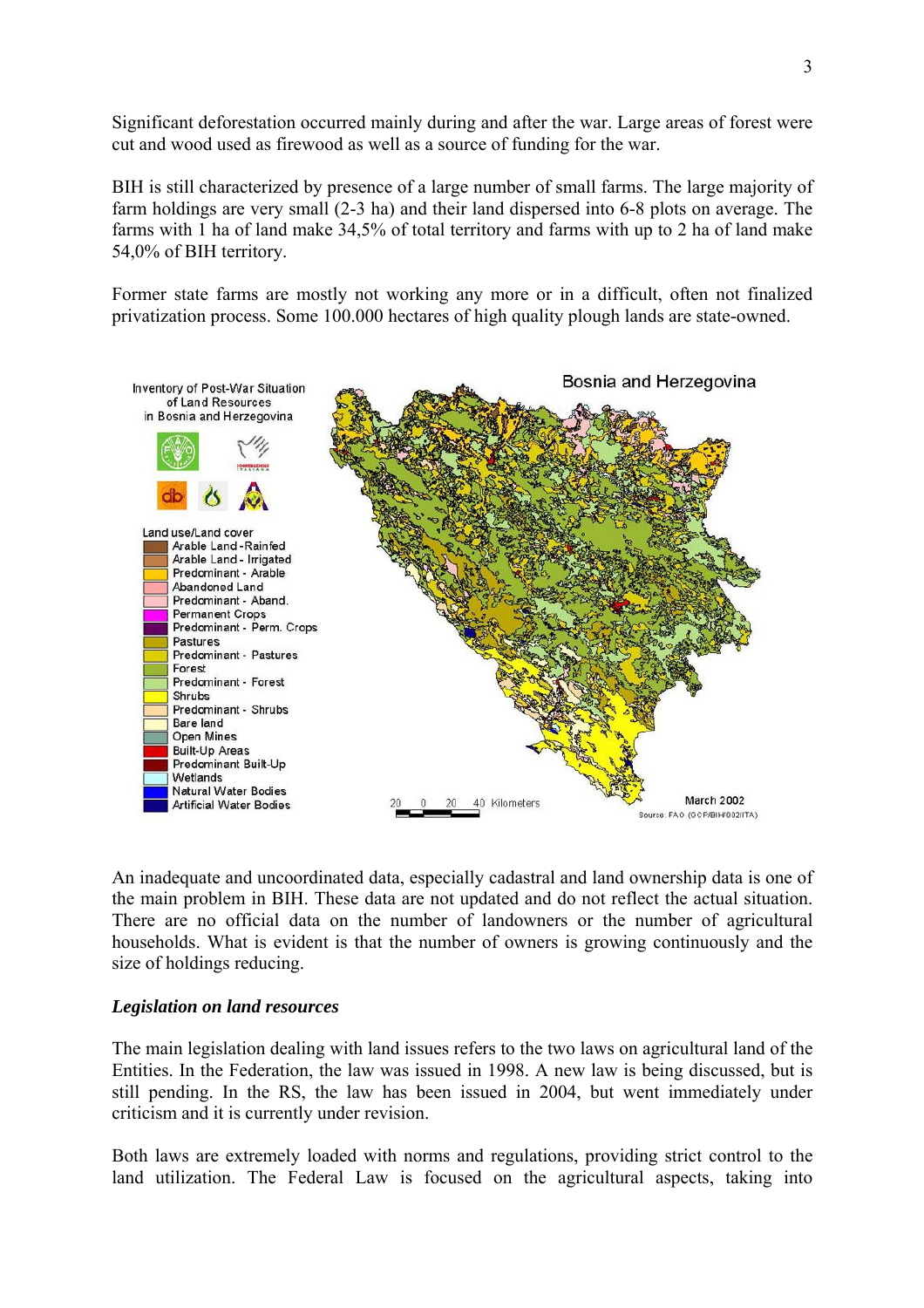considerations particularly the protection of the agricultural land, which is classified according to its actual use and the quality of the soil following a national version of the land capability classification. The Law of RS provides a lot of norms about ownership and leasing of the land. These norms affect seriously the land market, making it difficult if not impossible a transparent transfer of property.

The laws on agricultural land give to the municipalities, together with other governing bodies, the task of planning the use of the land, according to master plans that should be prepared at Entity or Canton level. Both laws, in the absence of such plans, entitle the municipalities to take their own decisions of those matters, although in RS they have to be approved by the Ministry of Agriculture.

Considering all problems and constrains mentioned above for land development, the main question that emerges is how rationally to use and to protect the land?

# **3. Participatory Land Use Development**

## *FAO assistance*

One of the most significant project for development of rural areas is the *"Inventory of Post War Situation of Land Resources in Bosnia and Herzegovina"* project, implemented by FAO with funding from the Italian Cooperation. The Project, implemented in two phases, introduced new methodologies and approaches for rural development, linking the technical aspects of planning and the socio-economic conditions of rural areas.

In the first phase, the Project produced a countrywide database on soil, terrain and climate stored in a Geographic Information System (GIS). A land evaluation system based on a suitability scale has been created following the Agro-Ecological Zoning (AEZ) methodology of FAO.

In the second phase, a land evaluation system at local level has been introduced through a development of the AEZ, called Economic-Ecologic Zoning (EEZ). The Participatory Land Use Development approach (PLUD) was introduced at the local level, based on the concepts of the Negotiated Territorial Development.

The third phase of the project is ongoing, and training on PLUD methodology has been organized for different stakeholders.

More information about the Project can be found on the website www.plud.ba

# *Participatory approach*

Participatory Land Use Development (PLUD) is a bottom-up approach with focus on planning at local level based on knowledge and consensus among the stakeholders. Its main goal is to improve land resources management by local users, based on dialog between all parties involved.

The war consequences are still present in BIH at all levels, especially at the municipality level.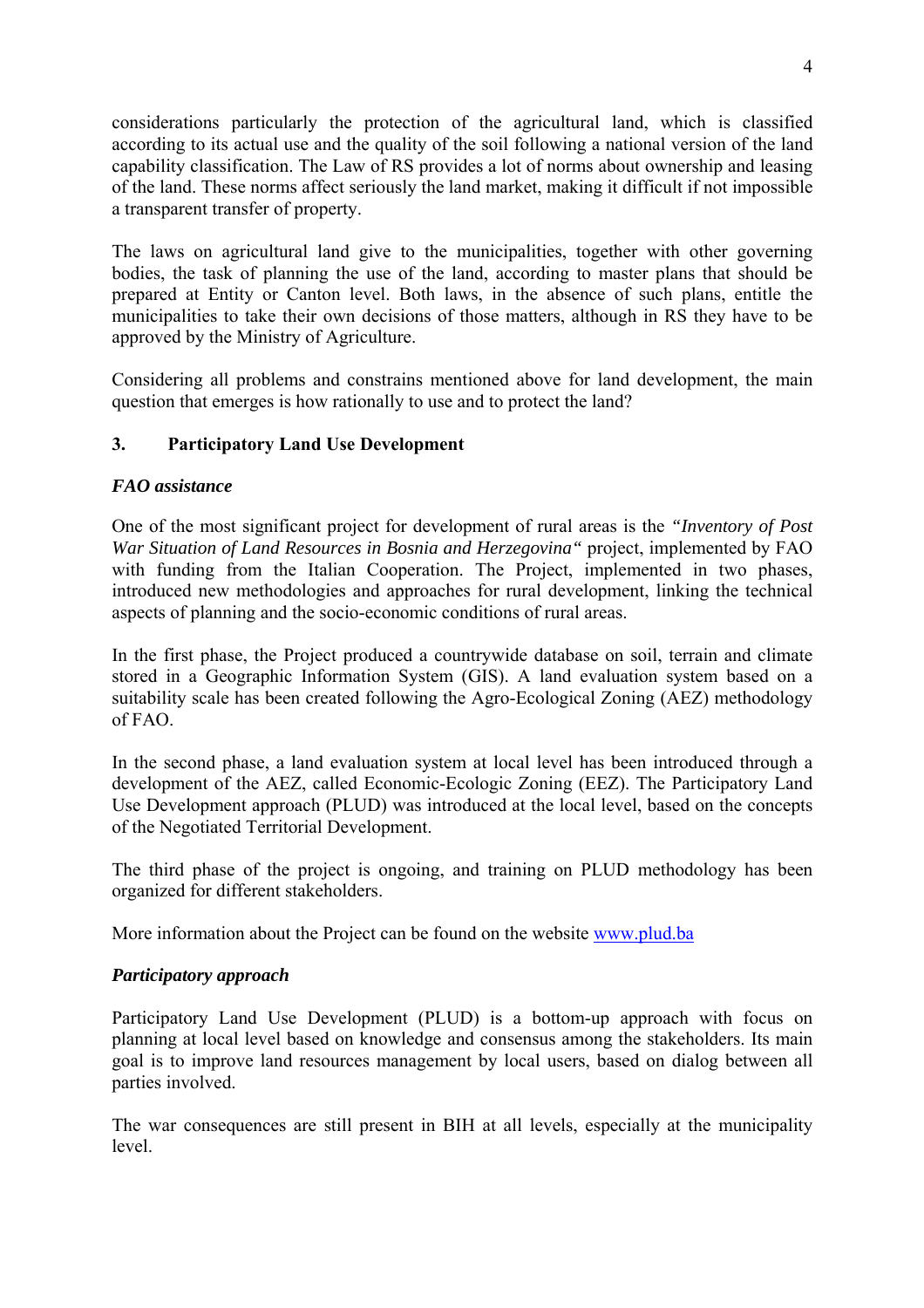Municipalities in BIH face with many socio-economic and organizational problems, ranging from the source of financing to the material consequences of the conflict (destruction of infrastructures, mine contamination) and demographic issues (number, structure and distribution of population). A great number of municipalities still deal with many displaced persons and refugees (2.5 millions of the population has been moved internally of externally from their origin). This fact has created tensions within the population of the municipalities, and has contributed to a passive attitude of many people regarding joining the process of development and decision making.

The common problem of almost all municipalities is the lack of an adequate land registry system, or a land database, as well as other relevant planning data. The current available data are based either on assessments or on data collected before the war. Staff is often not motivated.

However, the role of municipalities in the process of planning is increasing.

Participatory Land Use Development (PLUD) contains three distinct concepts: *land use, development and participation.* 



The Participatory Land Use Planning Model

This model depicts land use as a function of four interrelated variables.

The second concept in PLUD is development. The implication of this concept is that there is some initial state of the variables that define land use patterns that are less than optimum in some respect. The objective of development is to change these initial variables in ways that will cause changes in the land use patterns that are seen to be improvements.

The participatory approach is based on the concept that nobody knows a territory like the people that live and work there. Equally important is the fact that any changes that occur in a territory will most directly affect these same people. Considering these facts, it seems essential that these people should play a central role in any development process.

Hence, the identification and stakeholder analysis are very important part of this approach. This analysis consider the stakeholders characteristics (interest, power, control over resources, knowledge and information, how they are organized…), their relationship with others, their influence and motivation towards decision making, including expectations, likely gains and willingness to participate and invest resources.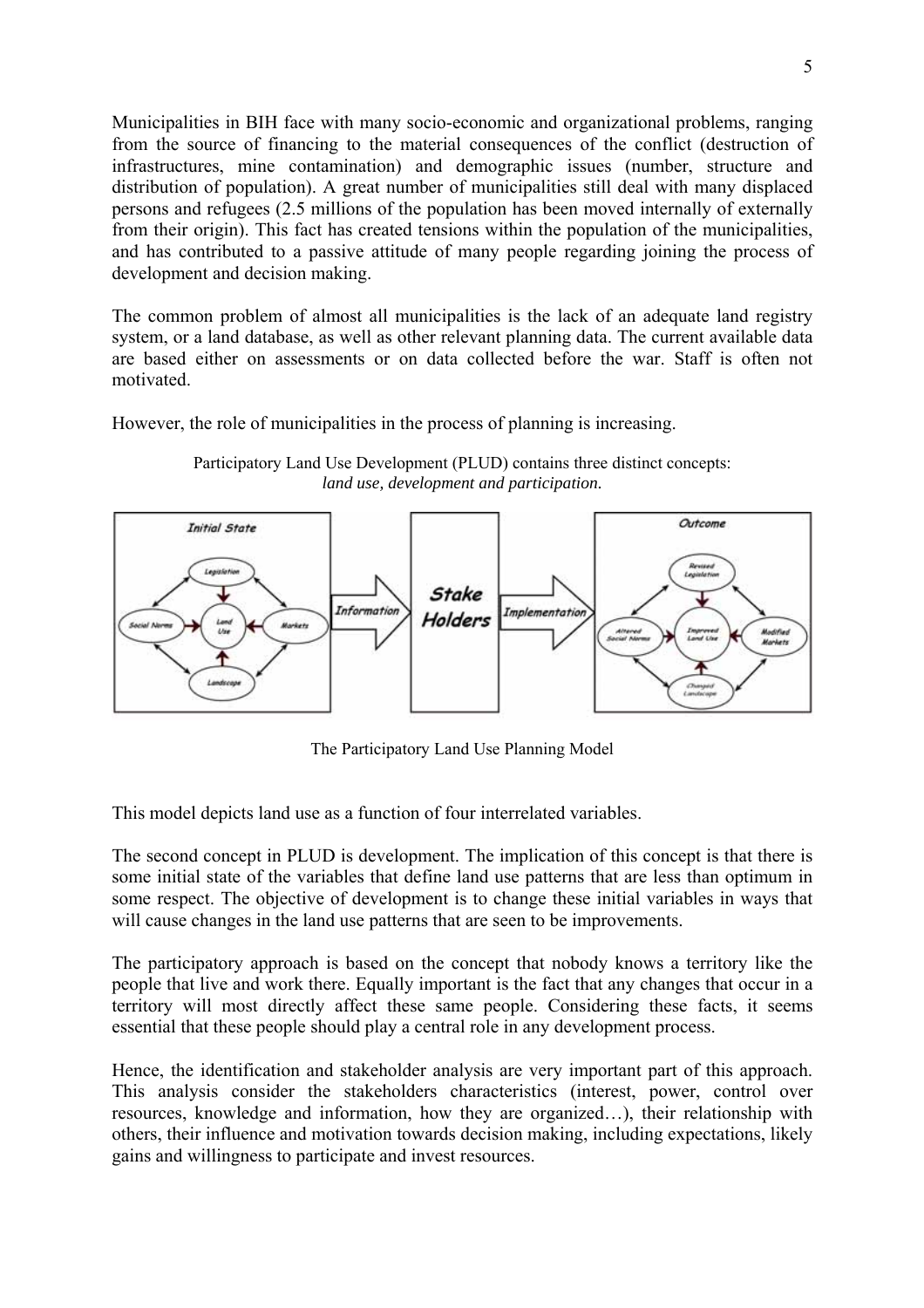Once the participatory process starts, the stakeholders will be organized into working groups. One of the objectives of the working groups is to analyze the situation in their municipality. A Territorial Pact on future land use is a negotiated agreement between the main stakeholders (land users, private farmers, land managers, urban developers, industrial and other entrepreneurs, forest operators, administrations) on how land could and eventually should be used in the future. It is the result of a process of consultation, negotiation and consensus making.

Identification of the priorities for actions and preparation of Development Portfolio, a list of well defined projects in order to implement those priorities, are next step of the process.

In the land use planning process, Economic-Ecologic Zoning (EEZ) is to be considered as a very efficient tool to aggregate data in a simple, easily understandable and readily usable form for use and to initiate discussion between stakeholders on future development initiatives and actions. Ecological-economic zoning corresponds with identifying areas that show approximately the same constraints and potentials for an economic development mainly based on the use of land and natural resources. The identification of lands with an agricultural potential should be a priority. Additionally, EEZ also includes the visions of different stakeholders on how they perceive the future development of their own activities, as well as how they understand the ambitions of others.

Land use planning based on the PLUD methodology has been implemented by the Project in six pilot areas: Stolac, Sanski Most, Prnjavor, Bratunac, Srebrenica and Milići.

The collection and processing of environmental and socio-economic data has been done in collaboration with three national technical institutions.

Main data collected were:

- Soil data (characteristics and qualities)
- Land cover
- Risk of erosion
- Parcel size
- Cadastral data (population, land use, production)
- Farming system (size and type of farms, productions, market orientation)
- Agroindustry

The data were collected from existing records, maps and databases, satellite imagery, interviews and surveys. For these municipalities GIS databases and EEZ were prepared as planning tools.

## *Lessons learned*

- Participatory process is not an easy task, particularly in a country that goes through a great number of problems and where the consequences of the war, as well as the practices of the old socialist system are still felt in all spheres of life.
- PLUD methodology demonstrated to be an efficient tool for better community problem solving and program implementation, in a more efficient, economical and sustainable way, applicable at the level of municipalities in BIH.
- The participatory process was well accepted and welcomed by all municipal authorities. The achievements are different in these six pilot areas due to different existing socioeconomic situation.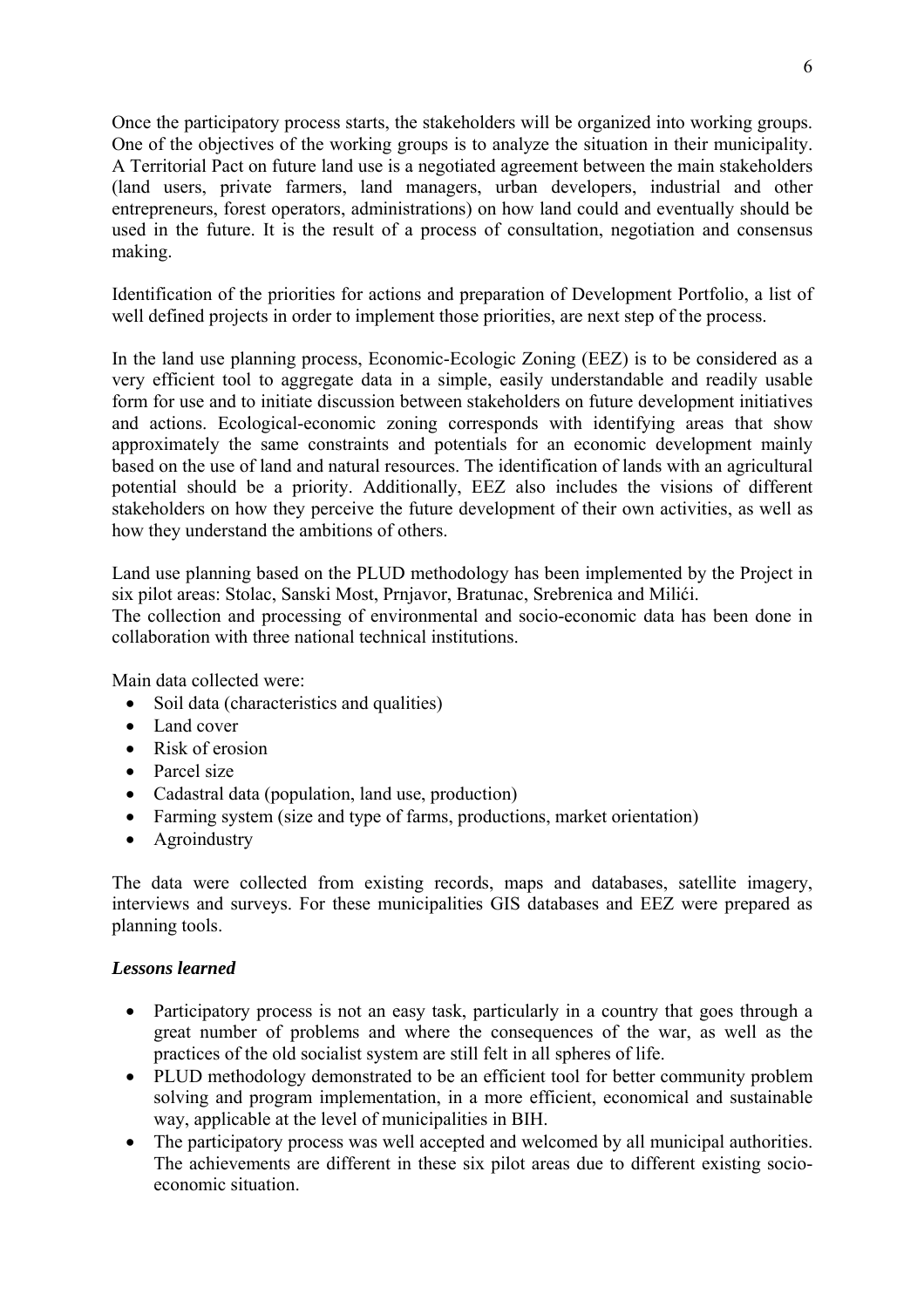- The participatory process was recognized as a useful tool for establishing better relationships and partnerships between municipality administrations and local stakeholders.
- The process of participation plays a crucial role in reconstruction and community strengthening.
- The process of participation is also very important for post-conflict management, and it is particularly significant for the areas most stricken by the war, where ethnic tensions are still present.
- The main problem with the participated planning is a scarce awareness of the benefits that such a process can bring.
- One of the most important tasks has to do with educating the stakeholders, as well as with building the capability of those who will be in charge of the process. The education should aim at preparing the stakeholders for taking part in the process, in order to be able to better promote their ideas and to achieve their economic interest.
- GIS is an important tool for easier decision making and the definition of development plans. Through the process of land use planning, the technical capability of different institutions has been improved.

# **4. Conclusions**

The Mid-term land consolidation program was implemented in the period from 1981 to 1985. This process was driven by the centralised state, and local community or stakeholders were not included in planning and decision-making process.

The war that lasted from 1992 to 1995 stopped implementation of the land consolidation program, and destroyed results achieved by the program. Moreover, the war created various problems and made great changes in all aspects of life in BIH.

New system of organizational set up of the country gives an opportunity to stakeholders and ordinary citizens to be a part of development planning and decision-making process.

PLUD methodology demonstrated to be an efficient tool for better community problem solving and program implementation, in a more efficient, economical and sustainable way, applicable at the level of municipalities in BIH.

One of the most important tasks has to do with educating the stakeholders, as well as with building the capability of those who will be in charge of the process. The education should aim at preparing the stakeholders for taking part in the process, in order to be able to better promote their ideas and to achieve their economic interest.

Land privatization, land restitution, land consolidation and the promotion of a land lease market are priorities for the development of the agriculture. Considering very positive effects of the participatory land use development, land consolidation can easy be put in a context of municipality level land use planning, with a direct focus on rural development.

Present legal acts related to the land are not well developed and it has to be improved in a way that ensure all aspects and land issues on protection, management, land market and renting etc.